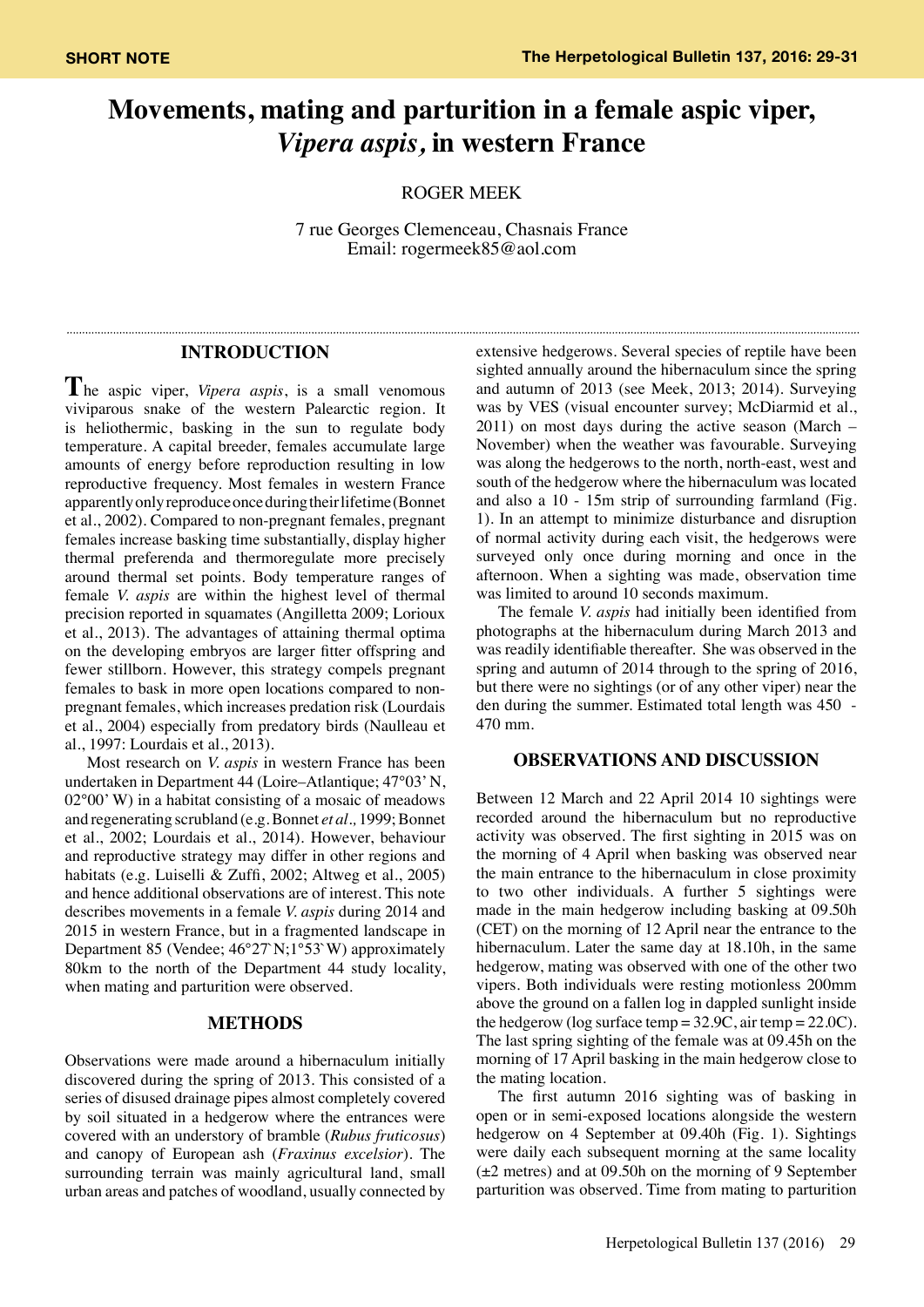

**Figure 1.** Aerial view (Google Earth) of the study area showing main locations of sightings. Large circle indicates area around the hibernaculum where post hibernation basking was observed, small circle = location of mating, triangle = site of parturition,  $cross = post$  parturition locations and diamond  $=$  sightings during spring 2016. Arrows along the northwest hedgerow indicate previous sightings of basking pregnant female *V. aspis*. See text for further details.

was thus 151 days, which is in good agreement for *V. aspis* in France (e.g. Bonnet et al., 2001) and Italy (Luiselli & Zuffi, 2002). Estimated number of offspring was a minimum of 6 but extensive plant cover at this time did not facilitate an accurate count. The snake was next sighted in the main hedgerow on 17 September at 17.35h, indicating a road crossing (Fig. 1). In total 10 autumn observations were made during 2015 the last on 9 October. The first sighting in 2016 was 21 April when basking was observed at a regularly used basking site. This indicated survival through the winter period after parturition. The first 2016 sighting was later than in previous years, but the spring was un-seasonally cold with frequent north winds, overcast days and cold nights. Only 3 observations were made, the last on 27 April.

The absence of summer sightings at the hibernaculum (including of other vipers) suggests migration to a summer home range. The hedgerows represent narrow stretches of linear habitat situated in an area of agricultural landscape with presumably limited resources. However, hedgerows function as movement pathways between prime habitat (Saint Girons, 1996) and in the study locality lead to woodland 200m to the north east and south circled around

a farm 360m from the hibernaculum. Returning to the area around the hibernaculum in early in autumn for parturition has been observed twice previously in other females (see Fig.1) and this behaviour may be adaptive. For instance, the population dynamics of *V. aspis* in some areas of Europe is driven by juvenile survival during the first winter when mortality may be higher than other age classes. It has been suggested that this is due to young individuals being less experienced in finding suitable winter quarters than adults (Altweg et al., 2005). Neonates born in the vicinity of frequently used and tried hibernacula in autumn may have enhanced chances of survival during the first winter. This would also support the notion of female *V. aspis* as 'dedicated mothers' (Lorioux et al., 2013).

It is recognized that there are limitations attached to the present observations, in particular the absence of summer movements, which could be achieved by radio tracking. Body temperature measurements would give insight into thermoregulatory precision but necessitate disturbance through measurement and hence potentially disrupt natural behaviour. It has been assumed that all vipers had left the area immediate to the hibernaculum during early summer but this could be attributed to sampling error, although would require repeated patterns in sampling error year on year. Additionally, foraging whip snakes (*Hierophis viridiflavus*) are frequently seen in the hedgerow during summer, remaining in the locality for periods up to 10 days at a time. Although *H. viridiflavus* is a larger species, for an experienced observer *V. aspis* is no more difficult to detect in a hedgerow.

The observations have value in that they indicate increased basking exposure during pregnancy with the associated increase in predation risk (e.g. Lima & Dill, 1990; Saint Girons, 1994). Non-reproductive females and males usually employed mosaic basking in dappled sunlight and selected basking locations deeper into dense vegetation (bramble for example), which substantially reduces predation risk, especially from raptors (e.g. Saint Girons, 1994). In general the observations agree with data from female *V. aspis* studied in Department 44 (e.g. Bonnet et al., 1999; Bonnet et al., 2002; Lourdais et al., 2014) indicating that thermoregulation, predator avoidance and reproductive behaviour in *V. aspis* are intrinsically linked.

### **ACKNOWLEDGEMENTS**

I thank Dr. Roger Avery and Prof. Rick Hodges for comments on an earlier draft of the manuscript. Roger Avery also acted as sole deciding editor for the manuscript.

### **REFERENCES**

- Altweg, R. Dummermuth, S., Anholt, B.R. & Flatt, T. (2005). Winter weather affects asp viper *Vipera aspis* population dynamics through susceptible juveniles. *Oikos* 110: 55 - 66.
- Angilletta, M. J. 2009. *Thermal Adaptation: A Theoretical and Empirical Synthesis*. Pp 1-285, New York: Oxford University Press.